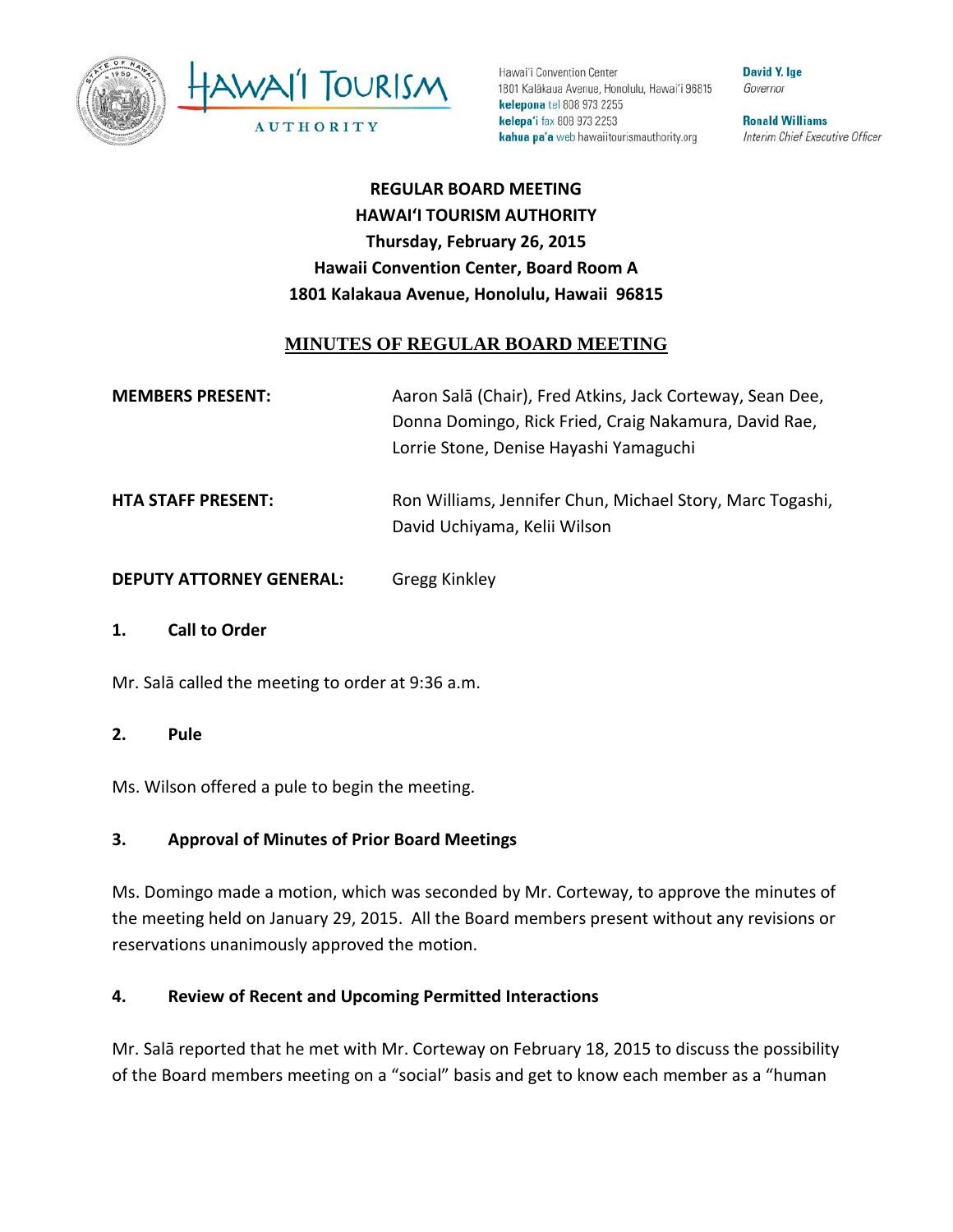being." Mr. Salā also reported that he met with Mr. Rae on February 25, 2015 to discuss "North Shore developments." In both occasions, there were no commitments to vote.

#### **5. Presentation of AEG First Year Review and of AEG Corporate 1 Source Division**

Mr. Salā acknowledged Mr. Gessner, VP & General Manager of AEG Facilities, who provided a background of AEG's desire to be the new general manager of the Hawaii Convention Center ("HCC"). He noted the biggest challenge was transitioning to be the new general manager in August 2013.

Mr. Gessner introduced Ms. Orton, HCC General Manager, who referenced a remark from Mr. Uchiyama when AEG became the new general manager that there is "no honeymoon period" and that AEG must "work with Meet Hawaii" to achieve HTA's recommendations. Ms. Orton provided a PowerPoint presentation and highlighted the following events during AEG's transition period: restructured the sales and marketing staff; recruited a general manager from Hawaii; and, rehired all of SMG's staff. She also presented a "financial recap" by noting the following: there were 182 actual licensed events vs. 150 "budgeted"; HCC received \$12.8 million in gross revenues vs. \$12.1 million budgeted; revenues from local events was \$5.9 million vs. \$4.88 million budgeted; expenses incurred was \$14.9 million vs. \$15 million budgeted; and, the net operating loss was \$2.1 million vs. \$3.3 million budgeted. Ms. Orton stated it was the "best bottom line."

In regards to 2015, Ms. Orton discussed the following: capital improvements of approximately \$10 million and primarily addressing the water features; and, phase 1 of the furniture and fixtures enhancements with the objective of enhancing the visitor's experience at HCC by providing new furniture, charging stations, and new linens. She discussed an initiative referred to as the "refresh proposal for HCC." The initiative would reflect the "outdoor/indoor environment" at HCC. She provided a pictorial presentation of new furniture with backrest, different colors, and how the furniture could be "flexible" or easily moved around. She also discussed the creation of "chat" pod stations and charging stations. She noted the current linens are approximately 10 years old and "need new colors." The current waste and recycling receptacles should also be replaced. Ms. Orton requested an opportunity at the next Board meeting to present AEG's sales and marketing initiatives with Meet Hawai'i and to also present its capital improvement initiatives.

In conclusion, Ms. Orton stated that the "transition is pau;" the "new team" has been acclimated; "2015 will be a strong booking year;" and, "2015 is a year of 'evolution' from 'good to great'."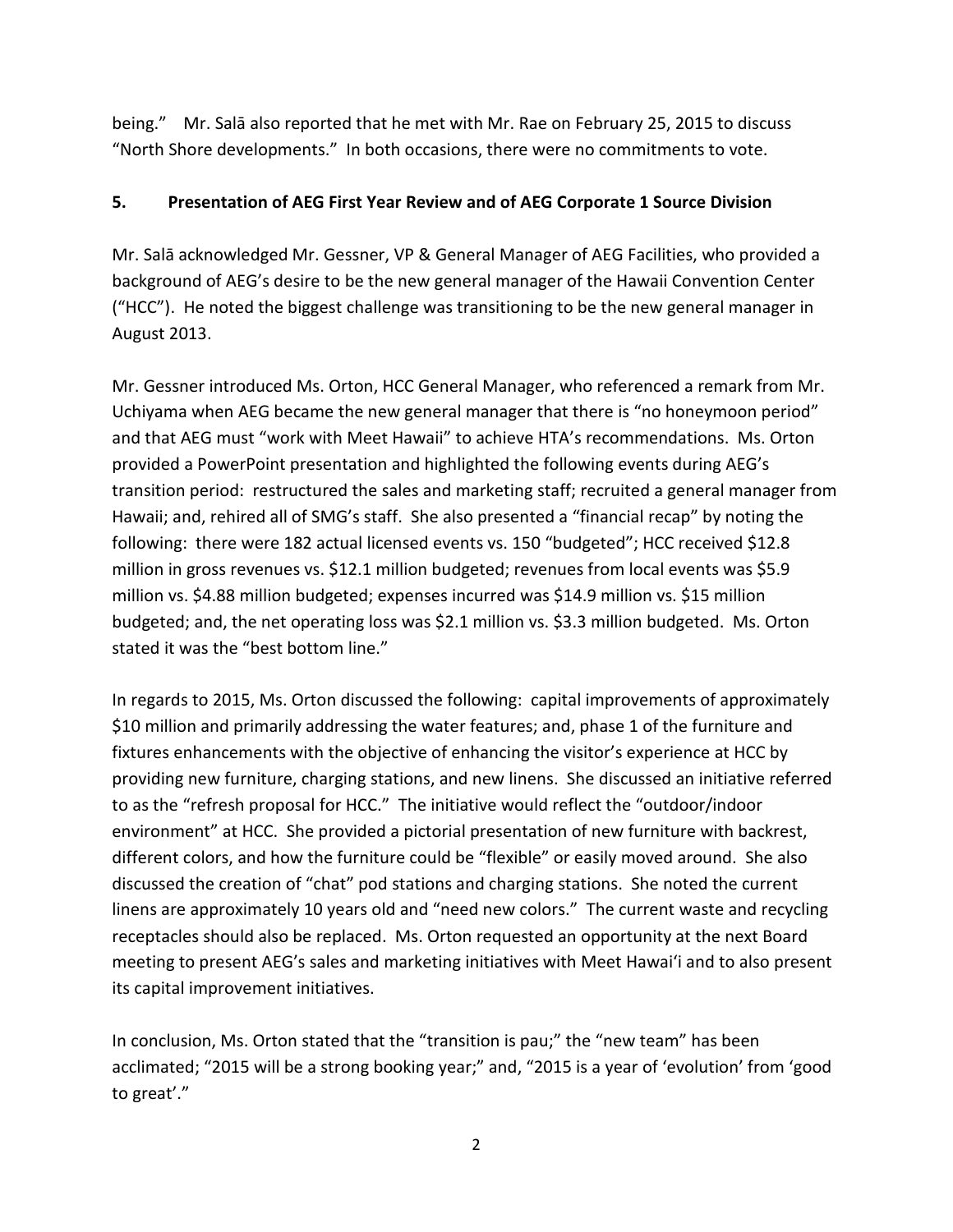In response to a question from Mr. Fried, Ms. Orton stated that it takes approximately "3 to 5 years to book" an event at the HCC. Mr. Corteway asked what has been AEG's "biggest disappointment." Ms. Orton responded that "recruitment" for sales and marketing at HCC has been difficult and will continue to be a long-term challenge.

# **6. Report of the CEO Relating to the Implementation of the State Tourism Strategic Plan Initiatives and/or Staffs' Current Assessments of the HTA's Programs**

Mr. Williams noted that the CEO Report was included in a "Board book" previously distributed to the Board members and also contained various documents related to the agenda items for today's Board meeting, including the marketing contractors monthly report; the status of HTA's actions to implement the Auditor's recommendations; and, the contracts executed by HTA in January 2015. The Board members were asked to present any questions and concerns regarding the documents in the "Board book."

Mr. Williams acknowledged Mr. Story, who provided a presentation on HTA's sports initiatives. Mr. Williams noted that Staff would be providing a more detailed discussion of various HTA's programs and initiatives at each meeting as a means of assisting Board members to "evaluate" how HTA has been spending its money. It was noted HTA staff provided a presentation on HTA's marketing initiatives at last month's Board meeting.

Mr. Story provided a PowerPoint presentation entitled HTA's "Sports Program, February 2015." First, he discussed the "Research" being conducted by HTA, through its contractor, Repucom International, to provide necessary and relevant information about the unique visitor characteristics within each major market as related to sports, such as "most popular sports" of greatest interest, "most likely fan base to have taken an overnight leisure trip by air," "most likely fan base to consider sports when making vacation plans," and "most popular sports" to participate. Second, Mr. Story discussed the "Process" used by HTA to respond to the research information. Primarily, HTA would issue "request for proposals" ("RFP") to implement the recommendations obtained through its research. If HTA receives an "unsolicited proposal" from a potential contractor, it may be "transferred" to a RFP if it is supported by the research. Mr. Story emphasized the creation of a "facilities guide," which provides "valuable" information to promoters, sponsors and the public regarding an "inventory" of the various facilities in Hawai'i that may be available as a sports venue. HTA would also work with its travel partners to "create packages," which includes prices, for sports promoters to use as a reference when evaluating a venue in Hawai'i.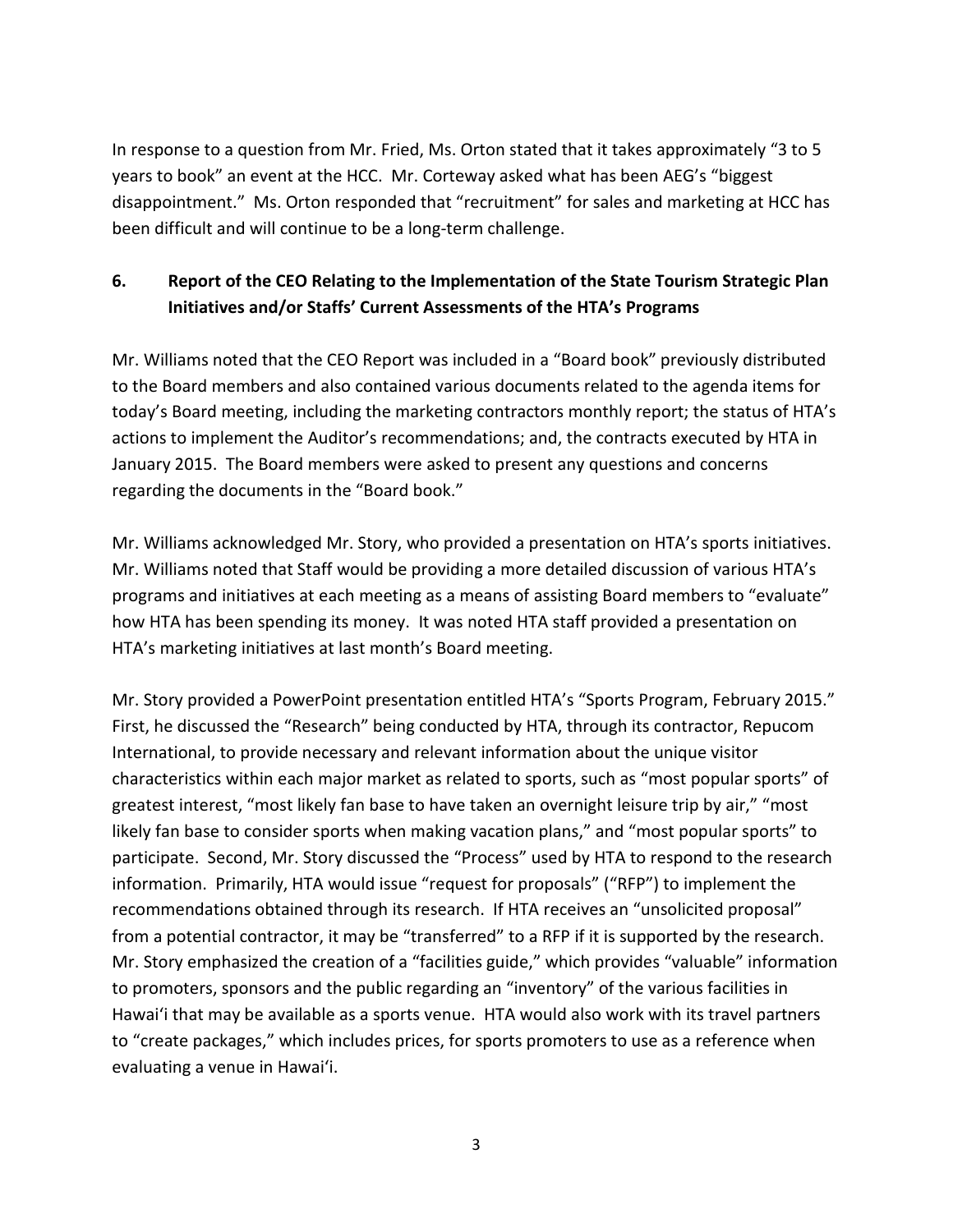Third, Mr. Story discussed the "analysis" or evaluation performed by HTA on a sports event supported by HTA. The components used by HTA to analyze an event includes the following: exposure, market penetration, highlight of "State's diversity," highlight of "host culture," support of "intrinsic events," community involvement, and economic impact." HTA would also evaluate the full "value" of its sponsorship, including total media market value calculated by the number of Hawai'i exposures and the duration of each exposure. The market value would also include the number of times Hawai'i was mentioned during a broadcast and the number of "postcards" of Hawai'i tourism imagery was displayed. The evaluation would also be used to "negotiate future contracts" with the event sponsor. HTA has funded sports programs for golf, triathlon, basketball, football, running, and surfing. Mr. Story stated he has "high expectations" for rugby in Hawai'i and that volleyball has a "very high interest in Hawai'i."

Finally, Mr. Story discussed HTA's efforts for "prospecting" sports events by asking "what else can and should Hawai'i host?" He identified various sports events that do not "fit Hawai'i" and others are currently "in negotiations." The most significant challenges being faced by sports promoters are the lack of appropriate facilities and the cost to conduct the event. Mr. Story noted HTA's desire to provide "transparency" of its sports initiative by being readily available to discuss HTA's initiatives with the media. In regards to the University of Hawai'i athletics, he clarified that HTA's funding was not a subsidy. Instead, HTA's funding was a "marketing program" with the University to introduce Hawai'i as a travel destination to potential visitors in the markets represented in the Big West Conference and the Mountain West Conference schools. The marketing initiatives included "tactical programs on the ground," such as marketing exposure through court signage, public announcements, "360 degree LED rings," and media timeout promotions during the Big West Conference tournament held at the Anaheim Honda Center. The marketing initiatives were in conjunction with Hawai'i 's travel partners, such as Hawaiian Airlines and Courtyard Marriott. Mr. Story discussed the marketing exposure obtained through HTA's marketing initiatives at the Big West Conference basketball tournament.

Mr. Fried asked whether HTA was providing funds to UH as a subsidy. Mr. Uchiyama responded that HTA's funding was based on providing marketing support to reach "new markets." HTA bought "media in the market." There was a "misunderstanding on UH side" when it was stated that \$575,000 was used by UH as a subsidy and not as a media buy. Mr. Story added that HTA has supported the Hawaii Bowl and the Diamond Head Classic through its relationship with ESPN. These sporting events support the UH football and basketball team and also provide a venue to market Hawaii.

Mr. Dee stated that AEG can "bring other assets to the table at HCC" and asked if we can "leverage AEG" for "iconic sporting events." He noted that the county's tourism authority supports the "new football bowls." Mr. Story responded that the challenges faced by sports promoters in Hawaii are the lack of "sport facilities and money." During his many communications with "teams and partners," this seems to be the "same challenges."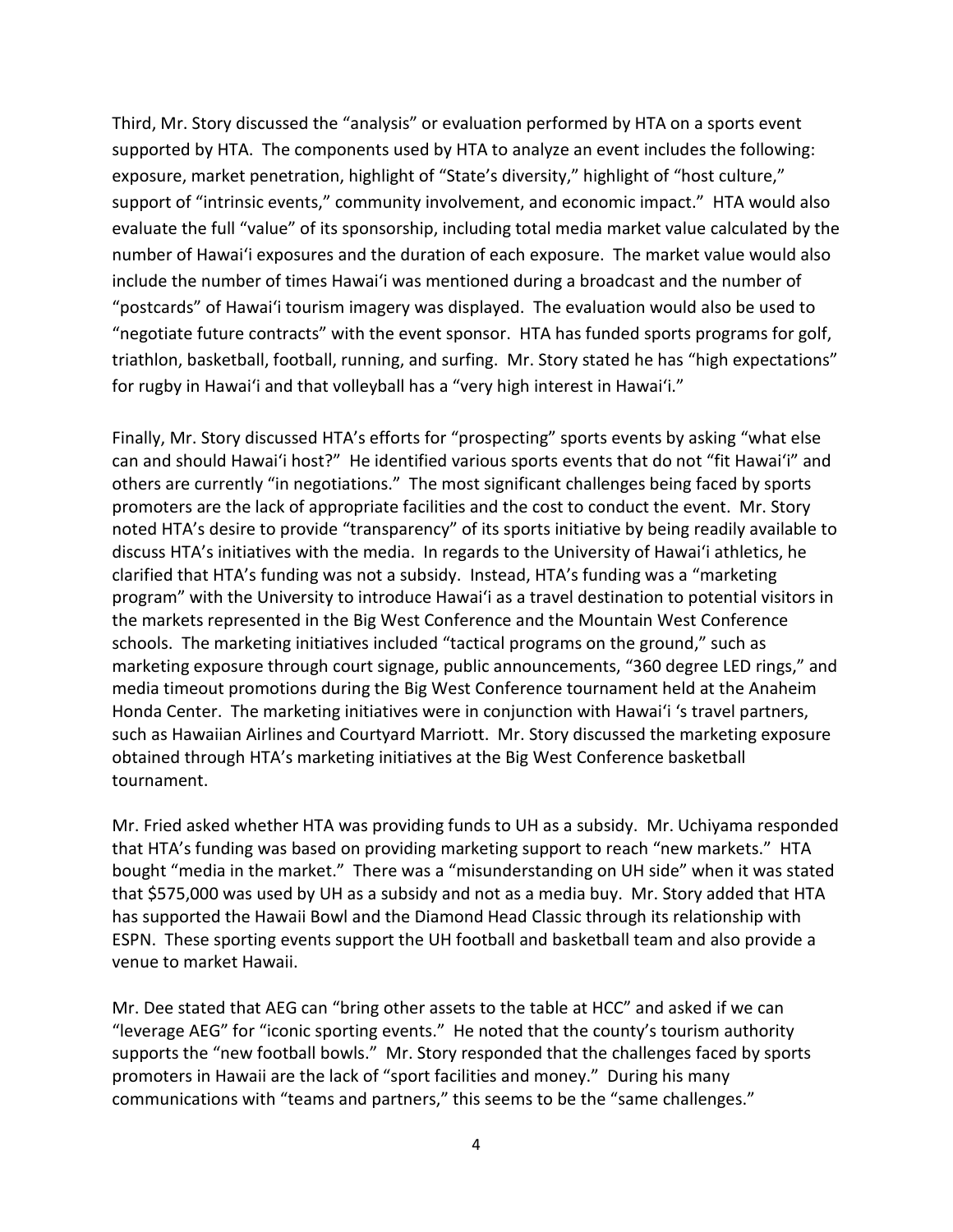Mr. Salā noted that the presentation by Mr. Story of HTA's sports program is in response to a request by the Board to know the processes used by HTA and whether the goals are being achieved. This will also "educate" the Board on HTA's "internal function." He encouraged Board members to "talk with staff" to "learn" more about what staff is doing.

The meeting was recessed at 10:31 a.m. The meeting was reconvened at 10:43 a.m.

## **7. Presentation and Discussion on Visitor Statistics**

It was noted that the January 2015 dashboards of HTA's key performance indicators were previously distributed to the Board members by its inclusion in the "board book" containing documents related to the agenda items. Mr. Salā acknowledged Ms. Chun, who proceeded to provide a PowerPoint presentation entitled "Current Visitor Data, January 2015."

She provided an "overview" of the January 2015 visitor data by noting the following: visitors contributed \$1.4 billion to Hawaii's economy and spent \$44.9 million statewide per day; arrivals were down slightly due to a decline in the cruise market that was slightly offset by a small increase of visitors traveling by air; and, that the length of stay increased slightly to 10.72 days. The current outlook is for a 5.8% increase in air seats for 2015.

In regards to HTA's key performance indicators and comparing actual with targets, as approved by the Board on August 2014, on a year-to-date basis, Ms. Chun stated, "2015 was off to a slow start with arrivals and spending below targets." Visitor days and airlift were "at target." Targets for the neighbor islands to achieve island distribution were met for visitor days while O'ahu's performance "was soft." The January expenditures did not meet targets when the increased spending by U.S. West and Canadian visitors could not offset the declines in spending by the Japan and U.S. East visitors. She noted that HTA had targeted an increase in expenditures of 2.5% while DBEDT "forecasted" an increase of 1.4%.

In regards to the personal daily spending categories, Ms. Chun stated there were "lower spending in the shopping and lodging" categories. It was noted for "the first time since 2014 that lodging has been down." Ms. Chun discussed the visitor arrival data for January 2015 from each major market area ("MMA") and noted the following: North America was ahead of targets; Japan 2015 arrivals were lower than it was in January 2013; China exceeded targets; Korea, Oceania and Europe "were below expectations;" and, Taiwan and Latin America did not meet expectations. Ms. Chun described the 75% hotel occupancy rate for 2014, on a statewide basis, as being "good." The average hotel daily rate was up 8.5% for December and 5.5% yearto-date. In comparison to other competitive destinations, Hawaii's hotel room rates had "good growth" since 2011 while the growth in the other destinations have declined or had only gradual increases.

## **8. Presentation, Discussion and Approval of Revised 2015 Targets**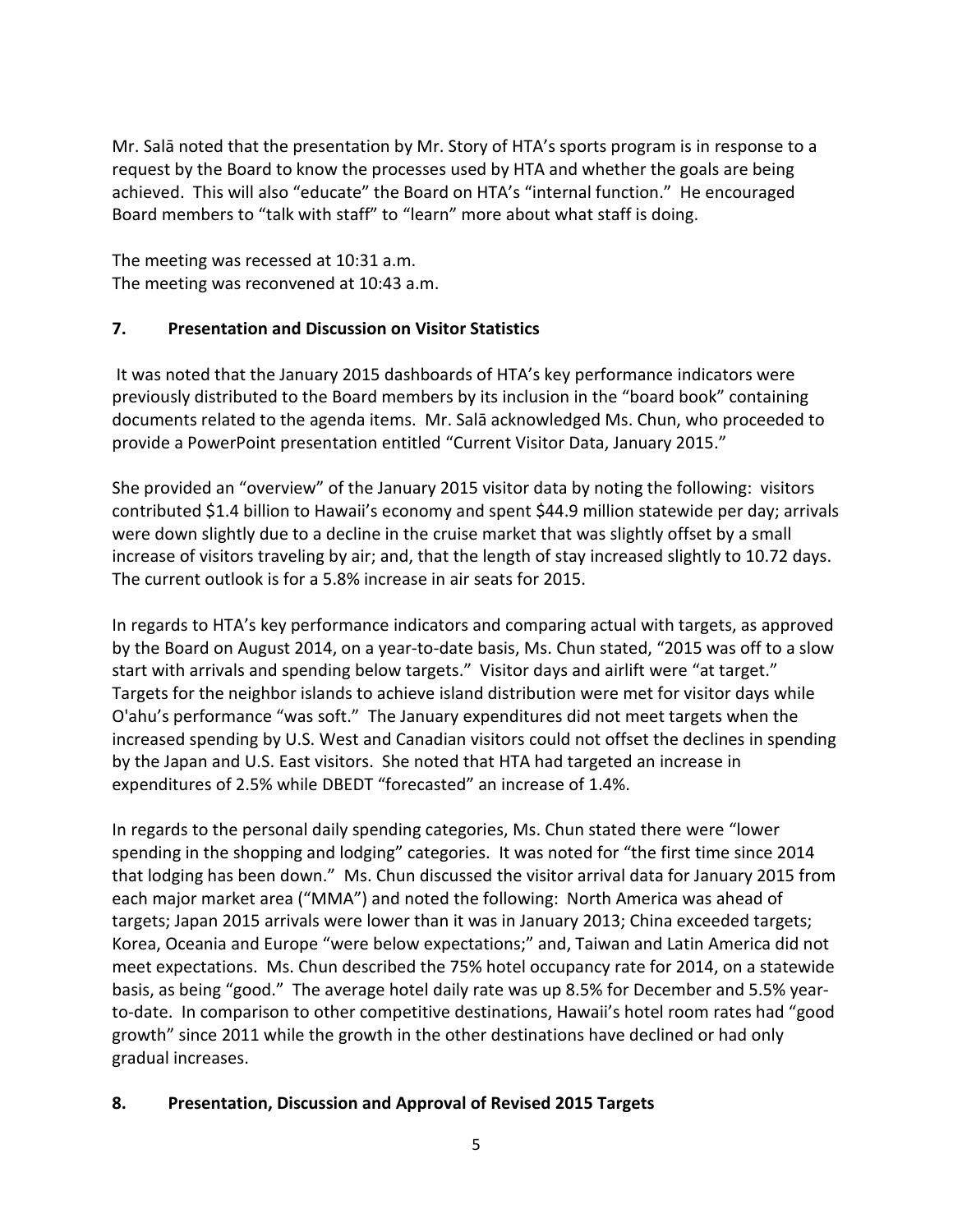Mr. Salā referred to a worksheet entitled "HTA 2015 Targets, Proposed Revisions," dated February 23, 2015, that was included in the board book and previously distributed to the Board members. He acknowledged Mr. Uchiyama, who presented staff recommendations to revise the HTA targets previously established in August 2014. He noted the following in support of staff's recommendations: there will be more air seats in the U.S. West and East due to the drop in oil prices and the domestic market doing well; there will be low cost carries entering the Canadian market and expects continued growth; the Japan market would remain "flat" due to a drop in airlift, which may change if the Kona Airport "opens," and will respond to the flat market by launching an online campaign; the Korea market will "get interesting" because of Jin Air entering the market; the "hope" is to "build" and "increase" the China market, especially with a new online campaign; there will be "continued growth" in Oceania with Jet Star making things "very interesting" and changes in the air fare "pricing structure;" previous projections for the European market "was aggressive" and will now be "backing down;" the Taiwan market is going to be a "tough market especially when we lost Hawaiian Airlines and no new carriers have entered the market;" and, the Latin America market would reflect a "tough year because of the World's Cup and no one was traveling."

Ms. Domingo made a motion to approve the revised HTA 2015 targets, as reflected in the worksheet dated February 23, 2015. Mr. Dee seconded the motion, which was unanimously approved by all the Board members present without objections.

## **9. Presentation, Discussion and Approval of HTA's Financial Reports**

Mr. Togashi presented the HTA's financial reports as of January 31, 2015 that were in the board book and previously distributed to the Board members. Initially, Mr. Togashi noted the assistance and support provided by his staff. He acknowledged Irene Iha, Maile Caravalho, and Bridgette Relphord. In regards to the HTA Special Fund, there is \$64 million in cash and investments, due to the receipt of TAT revenues for December and January, and will be used to fund prior year encumbrances and a reserve for "EUTF, ERS, accrued vacation and HCC incentives." HTA has currently contracted or committed \$55 million based on its \$92.3 million FY 2015 budget. It was noted that HTA has collected \$12 million more in TAT revenues as compared to the same time last year.

In regards to the Convention Center Enterprise Special Fund, Mr. Togashi stated there is currently \$29.6 million in the Fund; that \$10.9 million is with AEG or with DAGS for various repair and maintenance projects; that there is \$13.3 million in reserve and earmarked to fund future repair and maintenance projects, large equipment purchases, unexpected future convention center shortfalls, operating capital, and convention center incentives; and, that the convention center operating loss year-to-date on a fiscal year basis is \$1.6 million . The projected FY 2015 operating loss is currently \$3.1 million as compared to the budgeted FY 2015 loss of \$3.5 million. Spending from the Fund is according to budget, except for positive variances from convention center operations.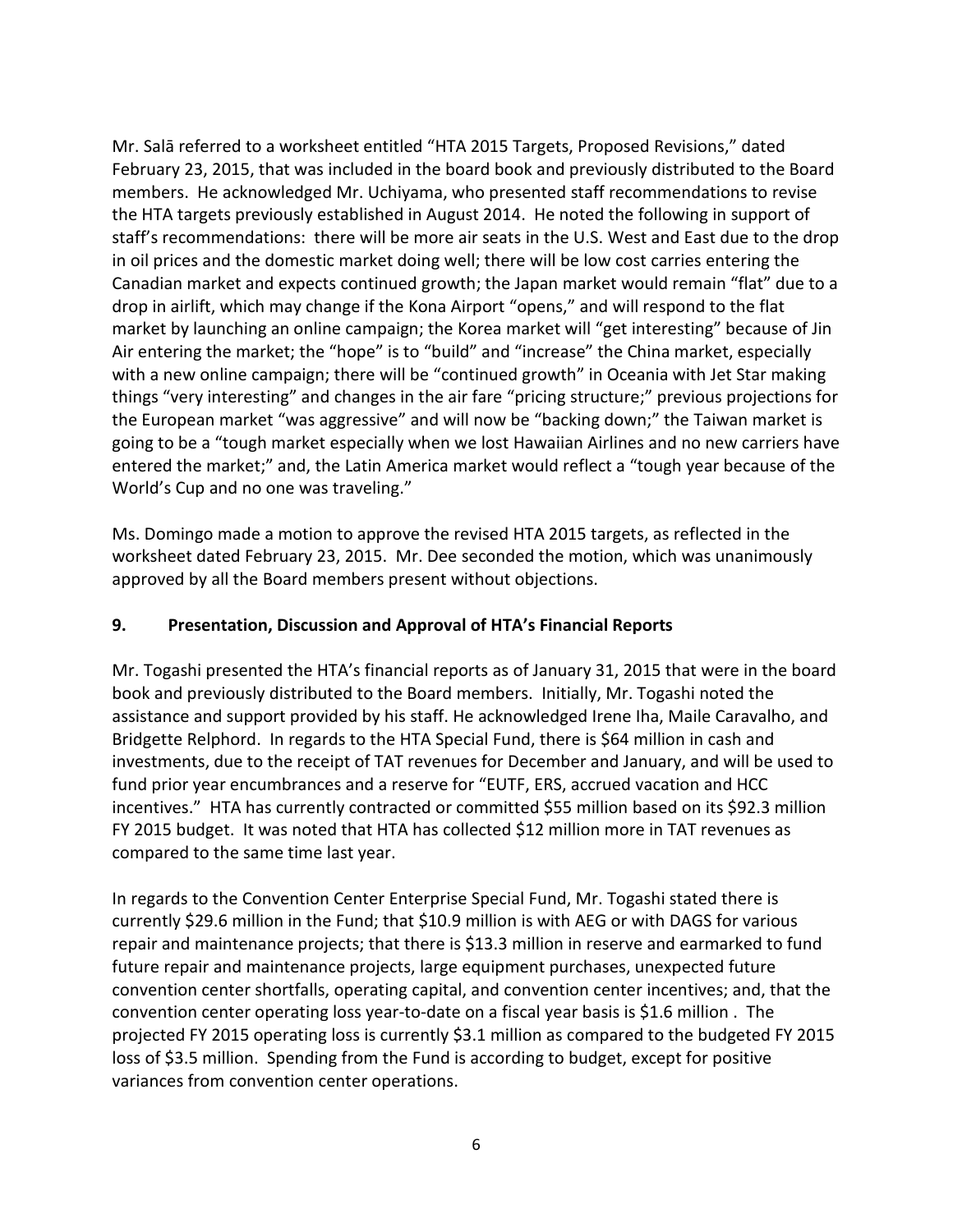Mr. Atkins asked where the funds would come from to pay "for upgrades" at the convention center. Mr. Togashi stated that \$10.9 million has already been given to AEG and the Department of Accounting and General Services for repair and maintenance and for "capital projects." Another \$4 million may be added in future budgets. He further stated that a lot of the money budgeted for "capitol projects" may also be considered "repair and maintenance."

Ms. Stone questioned the "upgrades" and whether they are "need to have" or "want to have." She expressed her belief that an upgrade to the "look" of the convention center is a "want to have," and we "need to focus" instead on "need to have fixes first before we upgrade look." Mr. Togashi responded that staff would be presenting this topic to the "investigative committee" for further discussion.

Mr. Williams noted his understanding that there is "about \$1 million in the pipeline now for upgrades that have been approved and in the RFP process now." Ms. Stone expressed a need to have a "renewed look" for these expenditures that must "correlate to new business."She does not believe "that new furniture will bring new business" and that we are "not talking about fixing a roof;" instead, we are discussing a request for "new furniture" and "cosmetic fixes" when "we don't have the business." Mr. Togashi responded that staff "will segregate nice to have and need to have."

In response to Mr. Corteway's inquiry whether there has been any change in the "current status" regarding a reduction in the bond interest rate for the convention center, Mr. Williams stated that there would be no change "in the short term at this time." Mr. Togashi added that "Act 81" included a requirement that the Department of Budget & Finance would meet with HTA to reduce the bond interest rate. Mr. Corteway expressed a desire to meet with Mr. Togashi to obtain further details.

Mr. Domingo made a motion to approve the HTA financial statements as of January 31, 2015. Mr. Corteway seconded the motion, which was unanimously approved by all the Board members present without any objection.

The meeting was recessed at 11:23 a.m. The meeting was reconvened at 11:36 a.m. (Deputy Attorney General Gregg Kinkley was present at this time.)

## **10. Establish Investigative Committee for Act 81**

Mr. Williams referred to a copy of H.B. No. 2434, enacted into law as Act 81, Session Laws of Hawai'i 2014 ("Act 81"), that was included in the board book and previously distributed to the Board members.

Mr. Nakamura made a motion, which was seconded by Mr. Rae, to establish an investigative committee for Act 81.